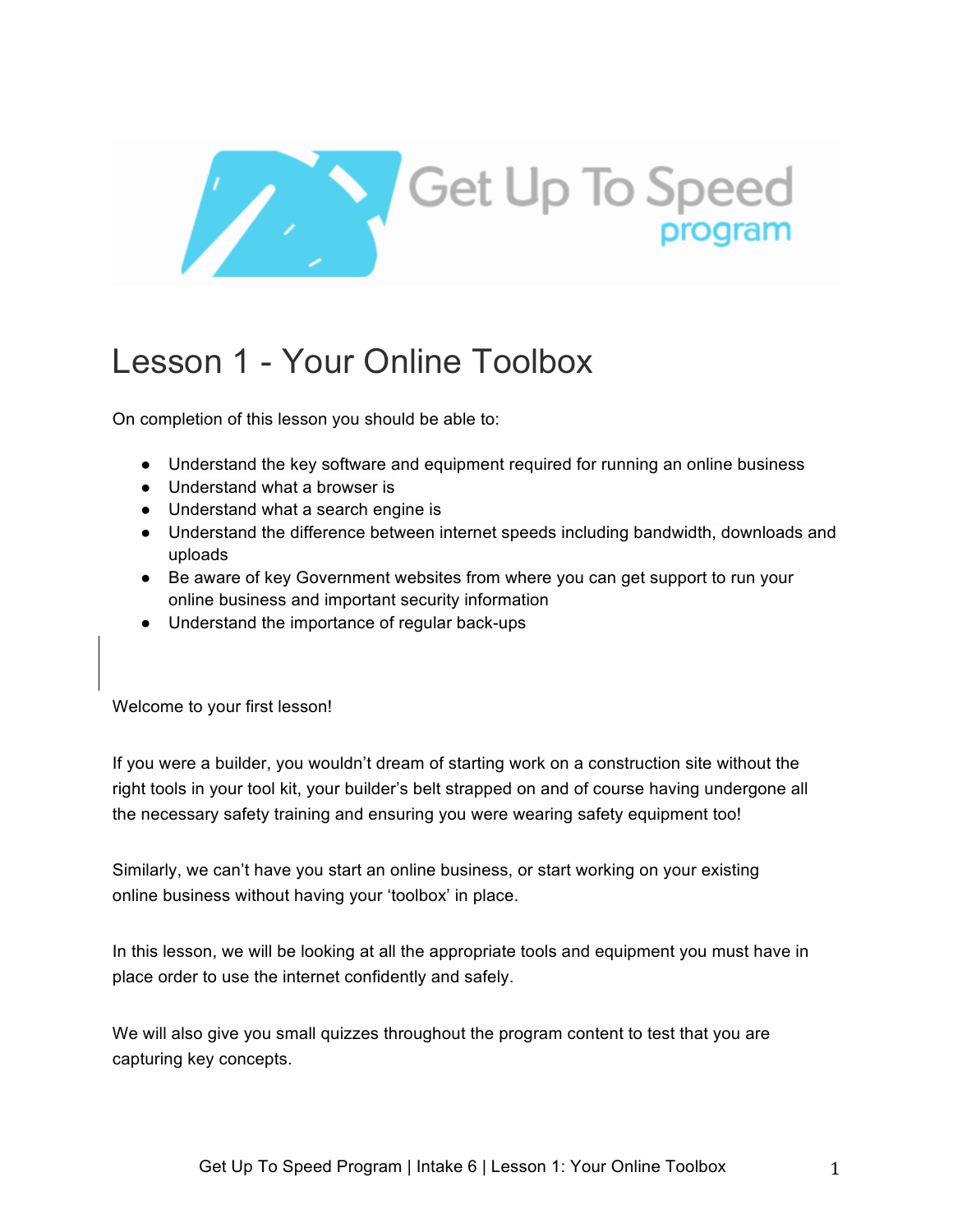Even if are already using lots of online tools, we encourage you to complete the lesson as you may get some ideas on new tools you can try or gain insights or updates to things you are already familiar with.

# Equipment and Software

In order to run a successful online business you will need:

- A reliable internet connection, at an acceptable speed (more on this in a future lesson)
- A computer that can connect to the internet and function reliably, and at an acceptable speed. As a general rule, computers over 3 years old don't have processors that are fast enough to keep up with modern software
- Software on the computer that allows you to complete core business tasks including sending emails, browsing the internet and opening files
- Software that protects your computer and any other internet enabled devices from viruses & spyware
- An appropriate email account
- Knowledge of how to use the equipment and software efficiently

Some of you will already have these things in place, and some of you may be starting from the very beginning. Regardless, it is a worthwhile exercise to review the current status of each of the items above to make sure you are well equipped to continue your business, and this program successfully.

If after completing this lesson you are feeling overwhelmed (or at any point during this program), please don't forget you can access the incredible team of mentors who are available to assist you on your journey.

We also encourage you to surround yourself with a team – this could be your staff or other industry specialists – that you can delegate to concerning areas that are outside of your ability and available time. There is a lot to do to achieve online success, and it doesn't have to be you and only you that does each and every task.

#### **Tips for choosing hardware and software**

- Keep your business and marketing objectives front of mind when evaluating what may be relevant to you
- Take your time and if you have a choice of suppliers shop around
- Negotiate the best deal possible (don't be afraid to walk away!)
- Consider who will install your hardware before you purchase it you may need assistance
- Carefully research support, warranties and/or money back guarantees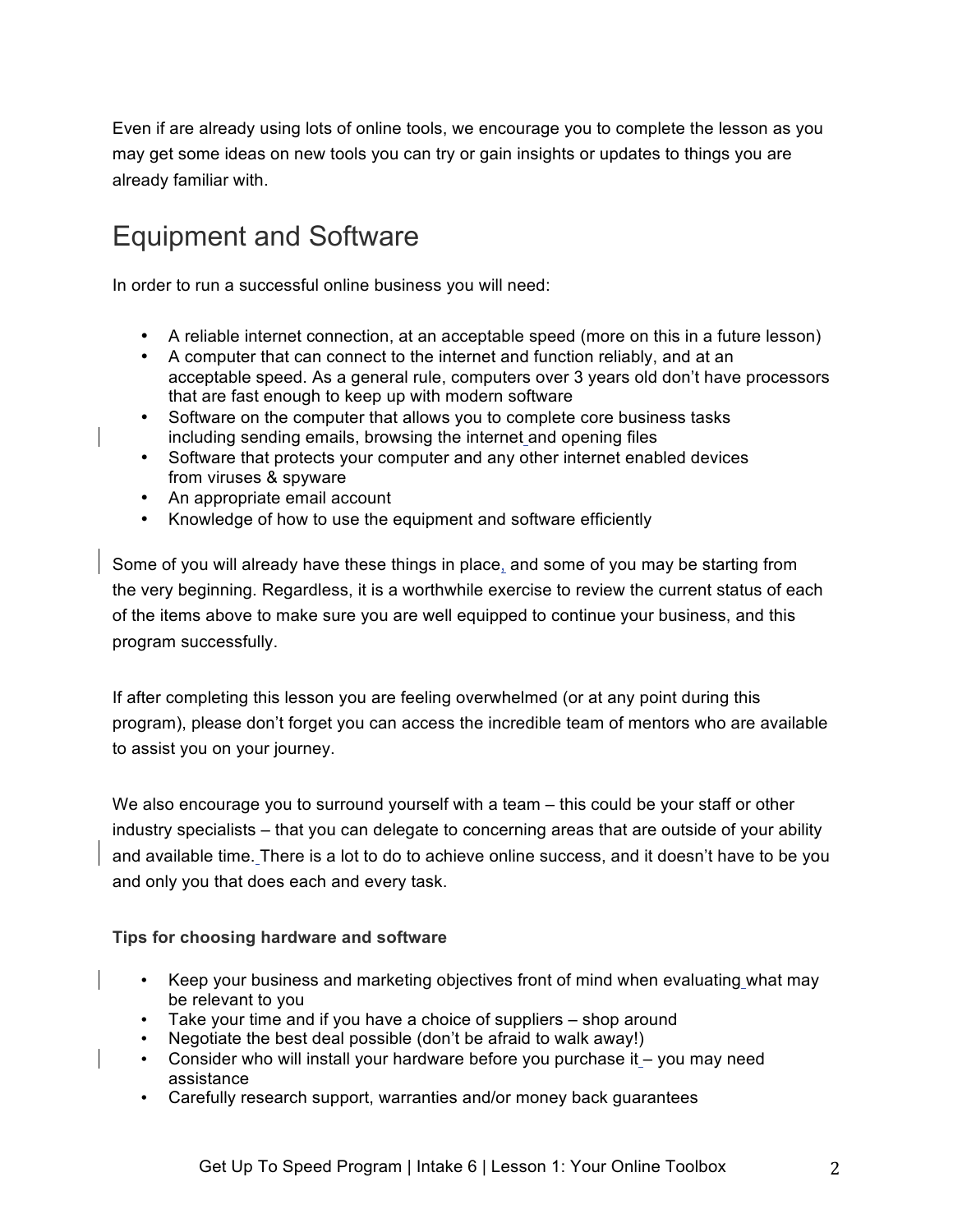# Getting Mobile

More people are accessing the internet through their mobiles and internet enabled devices than ever before. If you are serious about your online business succeeding, we'd highly recommend that either you upgrade to a mobile that will allow you to access the internet and emails on the run, OR you consider it when your current plan expires.

Like accessing the internet via a computer, there are some risks associated with accessing your emails or internet via your mobile, however it's certainly not a reason not to do it!

### **EXERCISE**

**a)** Make some inquiries with your current mobile phone company as to what your options might be to upgrade to a phone which has email and internet access, now, or when your current plan expires. Evaluate the costs and benefits in relation to your own business.

**b)** Find out how to secure your mobile

### What is the NBN?

The Internet is the system that ties together millions of computers like yours into a network over telephone lines, cables and satellites. The system is made up of hardware, software, lines and cables, and the laws, rules and conventions that enable the hardware and software to work, most of the time.

Broadband is not the same thing as the internet. Think of the internet as a city. Broadband is the highway leading there. If it is wider, it allows you to get to the city (the internet) faster.

The internet is a collection of networks and computers all joined together using the same basic communications technology. A broadband service is simply a fast, always-on way of linking your premises to the internet and other services.

The Australian Government committed to investing in the infrastructure necessary to deliver faster internet speeds across Australia through what is called the NBN or National Broadband Network. The original plan was that 93 per cent of Australian homes, schools and businesses will have access to the NBN through optic fibre to the premises, capable of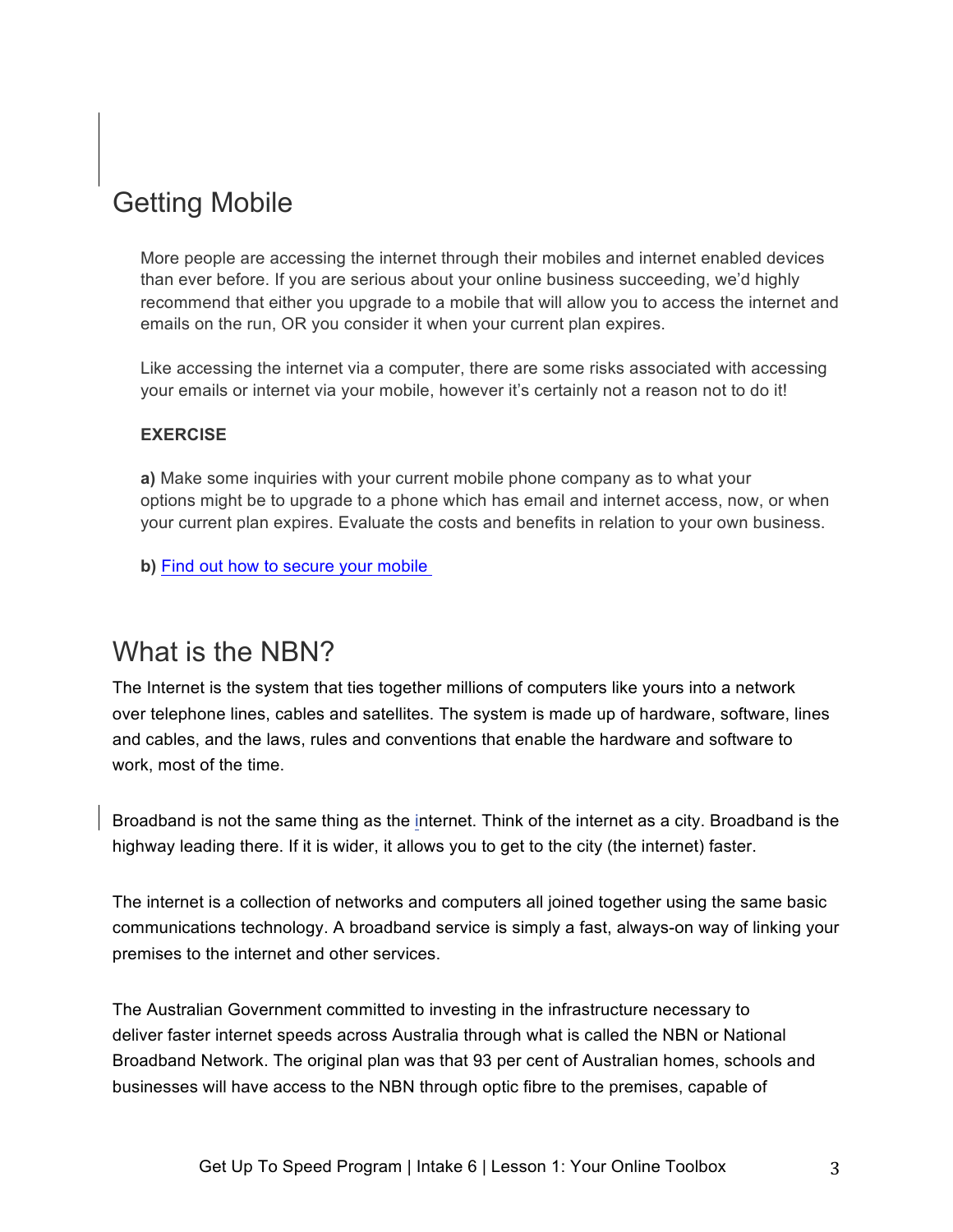providing broadband speeds of up to one gigabit per second and that the remaining 7 per cent of premises will have access to the NBN through next-generation fixed wireless and satellite technologies, providing peak speeds of 12 megabits per second, which is 4-5 times faster than it currently is.

With the change of Federal government, NBN Co was forced to rethink its plans when the Coalition vowed to scale back the national fibre rollout. To read about the current plan for the NBN rollout see: http://www.communications.gov.au/broadband/national\_broadband\_network.

Want to learn more about the NBN? See http://www.nbnco.com.au/.You may also like to view these FAQs about the NBN.

### Web Browsers

A web browser is the free program that you use to view websites. Each browser has slightly different features and for this reason some people prefer one web browser over another.

The most common web browsers are listed below, however web browser popularity is ever changing, and to some degree, which browser you choose to use is really just personal preference:

**1. Internet Explorer (IE) -** is a web browser made by Microsoft and included as part of the Microsoft Windows line of operating systems. Many people are familiar with this browser which is the blue 'e' which features in your task bar if you are using Microsoft products. It has been the most widely-used web browser since 1999 however in January 2010, the Federal Government issued warnings about Microsoft's web browser Internet Explorer, which has come under attack from hackers. The French and German governments warned internet users in Europe to avoid Microsoft's popular web browser. Whilst web users can install temporary fixes from Microsoft to reduce their risk, we encourage you to avoid it completely. Don't believe us? Read this: http://www.abc.net.au/news/2010-01-19/govt-issues-ie-security-warning/1214238

**2. Firefox -** Mozilla Firefox is an open-source, cross-platform web browser which is developed by the Mozilla Corporation and a large community of external developers. It includes advanced features such as tabbed browsing, incremental find, pop-up blocking, live bookmarking and a download manager. It is also highly customisable allowing downloadable extensions, theme plugins and advanced preferences. It also has extensive support for most web standards and is very popular amongst the online community.

**Download it for free from here: http://www.mozilla.com/en-US/firefox/all.html**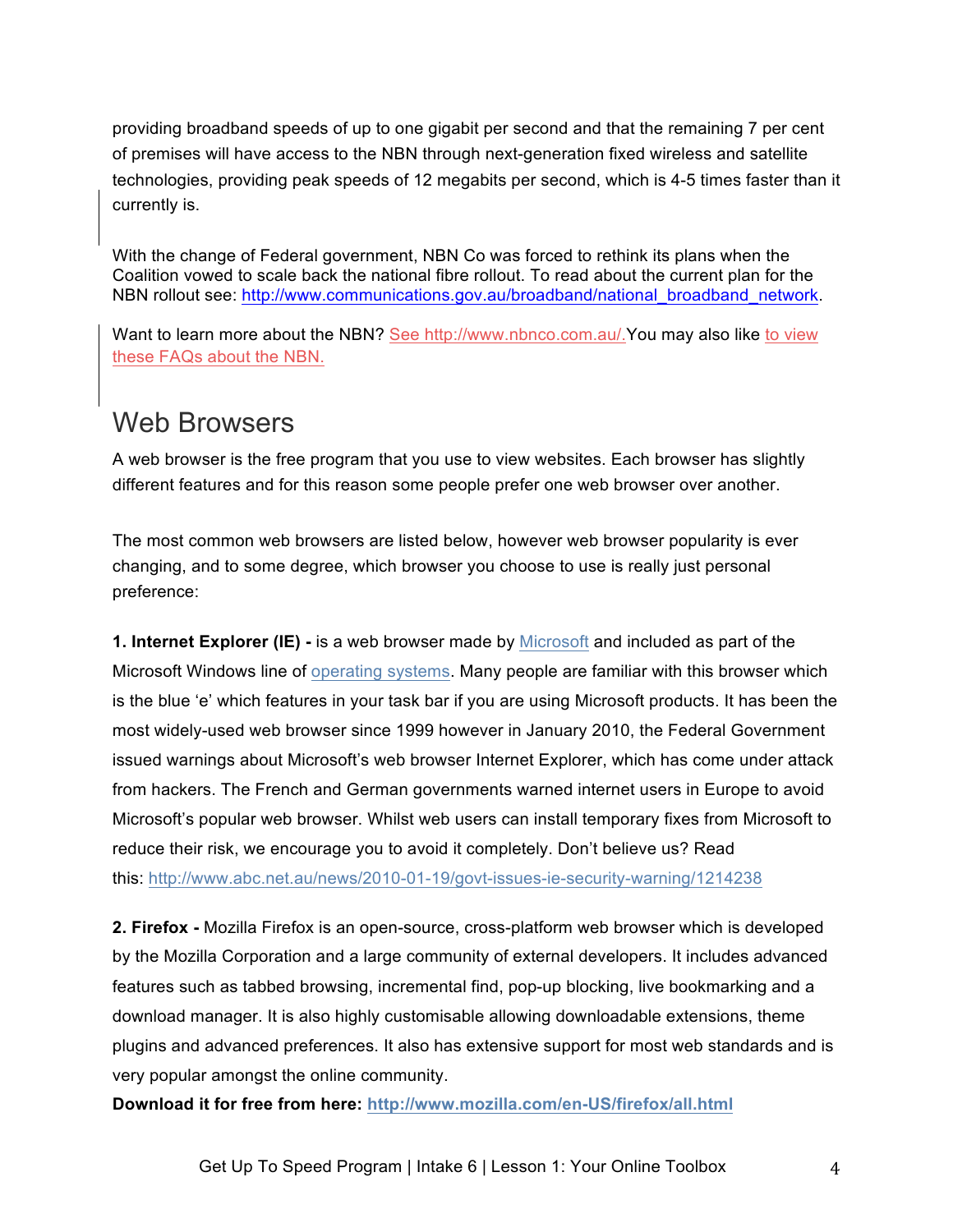**3. Safari –** If you use an Apple product, chances are you use Safari. Like Chrome, Safari runs the speedy WebKit rendering engine for snappy page loads.

**Download it for free from here: http://www.apple.com/safari/**

**4. Google's Chrome –** Google doesn't just make search engines. It also has a browser on offer! While Internet Explorer is the most popular browser in the world today, Google Chrome is following very close behind.

**Download Google's Chrome from here: http://www.google.com/chrome**

### **EXERCISE**

a) If you currently use Internet Explorer only, download at least one other browser from the list above and try using them. Whilst it may take a little getting used to, you may be pleasantly surprised with the change.

b) Find out how to configure smart security settings for your web browser here: http://www.staysmartonline.gov.au/home\_internet\_users/secure\_your\_computer/use\_smart\_sett ings for your browser

Learn more about browsers - http://youtu.be/BrXPcaRlBqo

# Search Engines

A search engine is different to a browser. If a browser is the 'vehicle you choose to travel in' then the search engine, as the name suggests is the engine that powers it.

Search engines are the true wonder of the Internet. They have indexed everything in those billion pages and can find any word, in any page, in milliseconds.

The main search engines are; Google, Bing (formerly MSN), Yahoo and Alta Vista.

### **EXERCISE**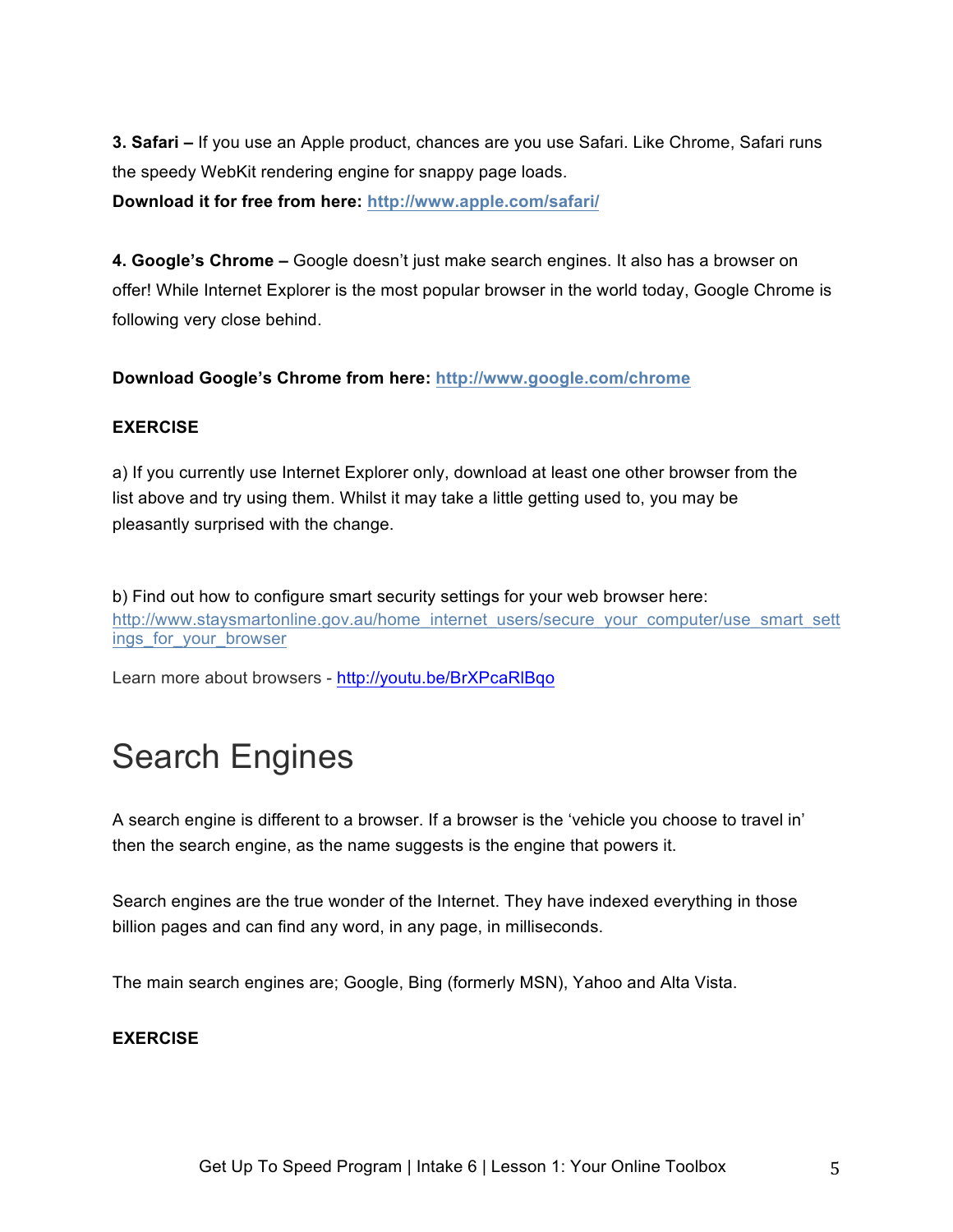a) If you currently use a certain search engine, download and try at least one other search engine from the list above.

b) Search your company name on the various search engines and note how your position on the search engine varies. We'll teach you why this is the case in future lessons, and how to improve your position on the search engines too!

# Online Security

Online security, also known as electronic security or e-security, is about having the appropriate security measures in place on your system, and keeping security in mind when using any internet-enabled device i.e. a computer, laptop, iPad, tablet or smart phone.

In recent years, sophisticated and malicious online attacks have emerged on the internet. Many of these attacks are now being targeted towards home users and small businesses to siphon identities and money.

With this in mind however, there is no reason NOT to be excited about running an online business just because there is risk involved.

The way I explain it to people who express their concerns is, 'would you not drive a car just because you might have an accident?" Of course not! You'd simply take the precautions of wearing a seat belt, driving safely and as you go forth I'm sure you will enjoy your journey from A to B and beyond!

Here are 8 tips to make sure you stay safe online from staysmartonline.gov.au (a great resource to refer to):

- 1. Install security software that includes a firewall, anti-virus and anti-spyware (more relevant if you are on a PC rather than a mac). Ensure that it is updated automatically.
- 2. Develop a backup strategy for your critical data. A good strategy includes daily backups, an additional weekly or monthly backup and offsite storage of at least the weekly backup media. Test that you can recover with back-up data (more on back ups in future lessons).
- 3. If you do not have a dedicated IT Manager, assign at least one person in your organisation to have responsibility for network security (password, backups, AV updates).
- 4. Develop clear policies for staff using your computer or network. Ensure that staff understand how they are allowed to use email and the internet.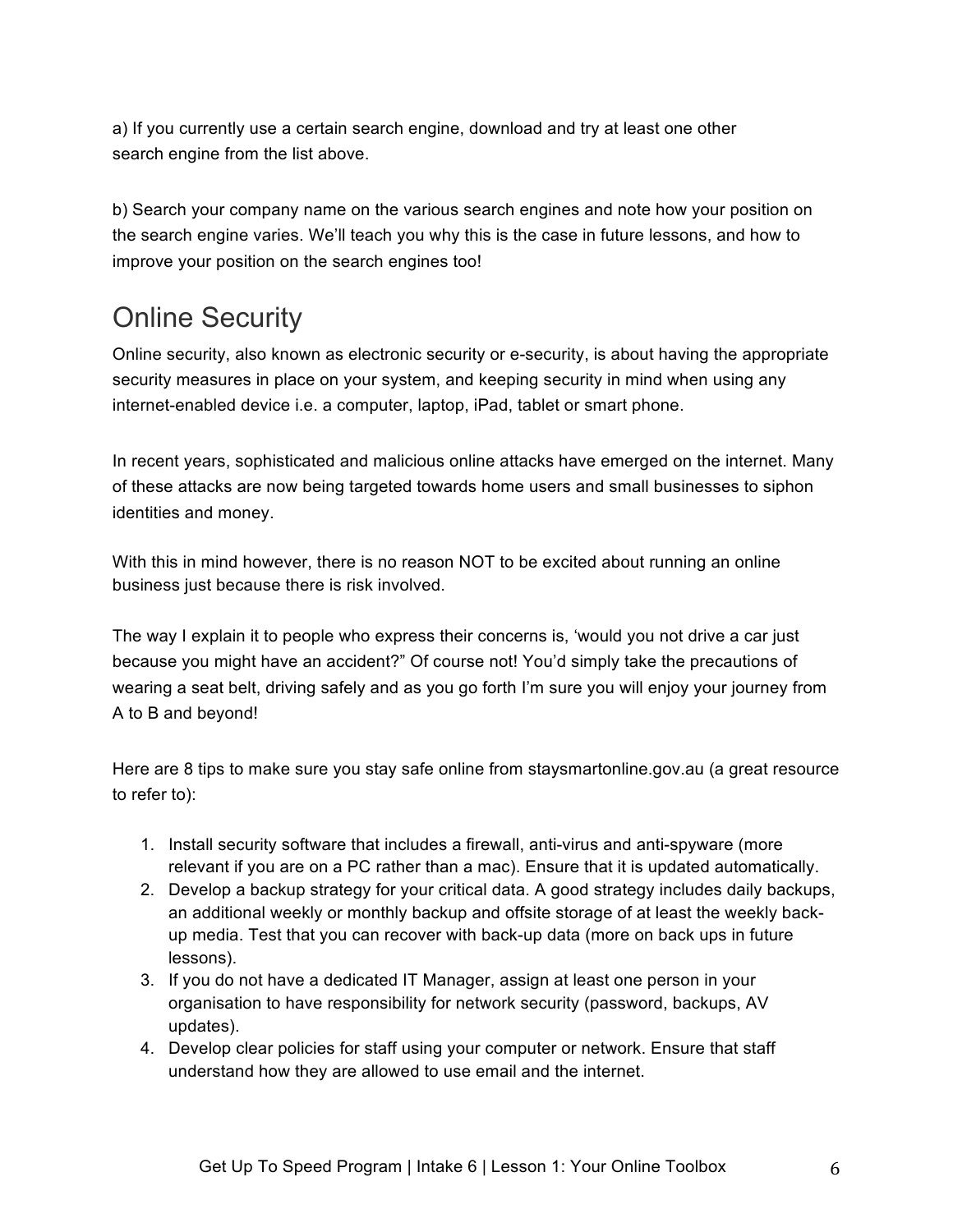- 5. Develop a 'culture of security'. Businesses need to have Internet security measures in place and make sure staff are aware of and follow internet security practices.
- 6. Use software from reputable sources. Keep your software patches up-to-date.
- 7. Use spam filters to reduce the amount of spam that your business receives. Know how to manage the spam that gets through and ensure your staff know how to recognise scam and hoax emails and to avoid clicking on links or opening attachments from suspicious emails.
- 8. Keep yourself informed about the latest cyber security risks. Subscribe to email notification services that keep you informed about the latest cyber security risks and solutions. See our Alert Service.

You may also like to watch this short video clip - http://youtu.be/efolNBcftFQ featuring some of Australia's top sports stars which outlines how you can stay smart online.

# Getting Connected

All modern computers and devices are capable of connecting to the internet.

In order to get connected to the internet you will need:

- **An internet enabled device–** traditionally people would access the internet on a Personal Computer (PC) or Macintosh (Mac or Apple). These days it is also possible to connect to the internet via tablets (like iPads), smart phones (mobile phones which can access the internet) and other internet enabled devices like iPods and eReaders. The computer itself doesn't necessarily have to be a high powered machine to access most things on the internet but to properly experience some of the newer multimedia features such as sounds, digital movies and interactive software (and to run an effective online business) you may require one of the more powerful machines available.
- **An internet access account -** your internet access account lets you connect your computer to the computer of an Internet Service Provider (ISP) which will then have a connection to the rest of the Internet. Your Internet Service Provider should provide you with any instructions and software you need to connect. They will also provide you with a password that ensures nobody else can use your account. Most providers have a wide range of account types that cost different amounts depending on how much you want to use the Internet.
- **A connection point -** You can either connect through a cable to your telephone socket, preferably the master phone socket or through wi-fi. **WiFi** is a local area network that uses high frequency radio signals to transmit and receive data over distances of a few hundred feet. You may wish to establish a wi-fi connection at your home, work place or to connect to it in a public space. On a Mac wi-fi is accessed by clicking on the icon in the top right which looks like sound waves, and selecting the wifi network you wish to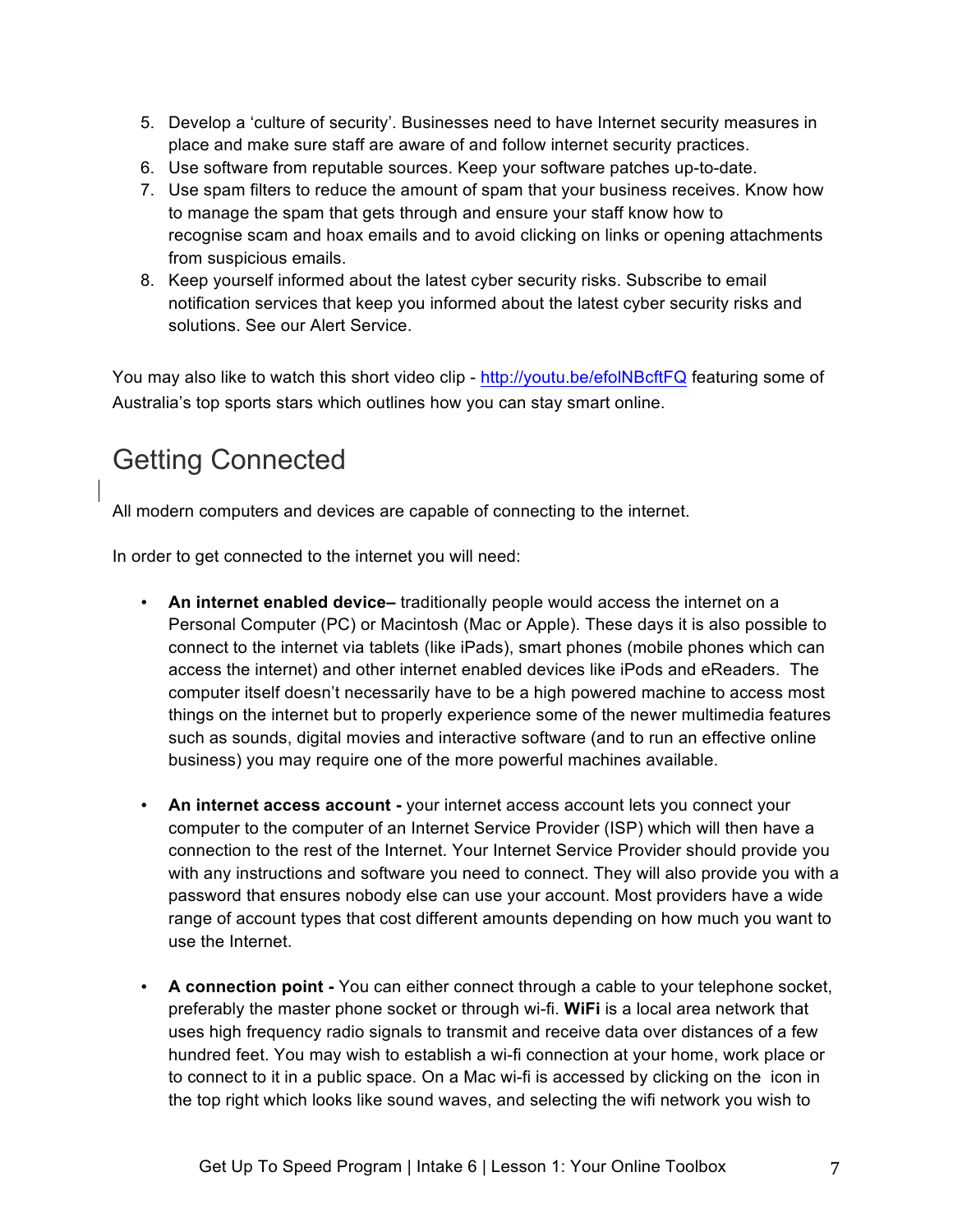join. On a PC, wi-fi is accessed by clicking on the bar graph usually located in the bottom right hand corner.It is a good idea to secure your network by using a strong password, to prevent other people from accessing your internet connection. If you are in a public place, you simply select the network of the password you wish to use. Some public spaces will not require a password, while others will. To gain the password, simply ask the operator of the location you are hoping to connect to i.e. cafe, hotel management etc.

Major service providers in Australia include (but are not limited to) Telstra, Optus, iiNet, Internode and Primus.

Depending on the location of your home or work place, the main choices for a reliable, high speed internet connection are either ADSL, Cable, Wireless or Satellite. In metropolitan areas, you will have the most choice, whereas regional areas tend to have less options. Free access to the internet is also being provided in an increasing number of public venues such as cafes, hotels and libraries.

In May 2011 the Australian Government announced the roll out of the NBN (National Broadband Network). The NBN is a next-generation broadband network that will provide more reliable, high-speed broadband access to all Australians.

To find out when the NBN rollout will reach your area see: http://www.nbnco.com.au/rollout/index.html.

It is likely that your service providers i.e. Telstra/Optus/Dodo etc. will notify you when the NBN is available in your area and whether it will affect your current plan with them. NBN Co deals with service providers and is required to allow all service providers to plug into the network for the same price. So the price you pay for internet should not change with the arrival of the NBN, however this will ultimately be up to the service providers.

# Getting the Right Internet Plan

Internet plans are generally expressed in terms of download and upload speeds. The higher the speed the less time it will take you to view a web page or download a file. If you are going to operate an online business, it is recommended you get the most reliable and fastest internet speed you can afford!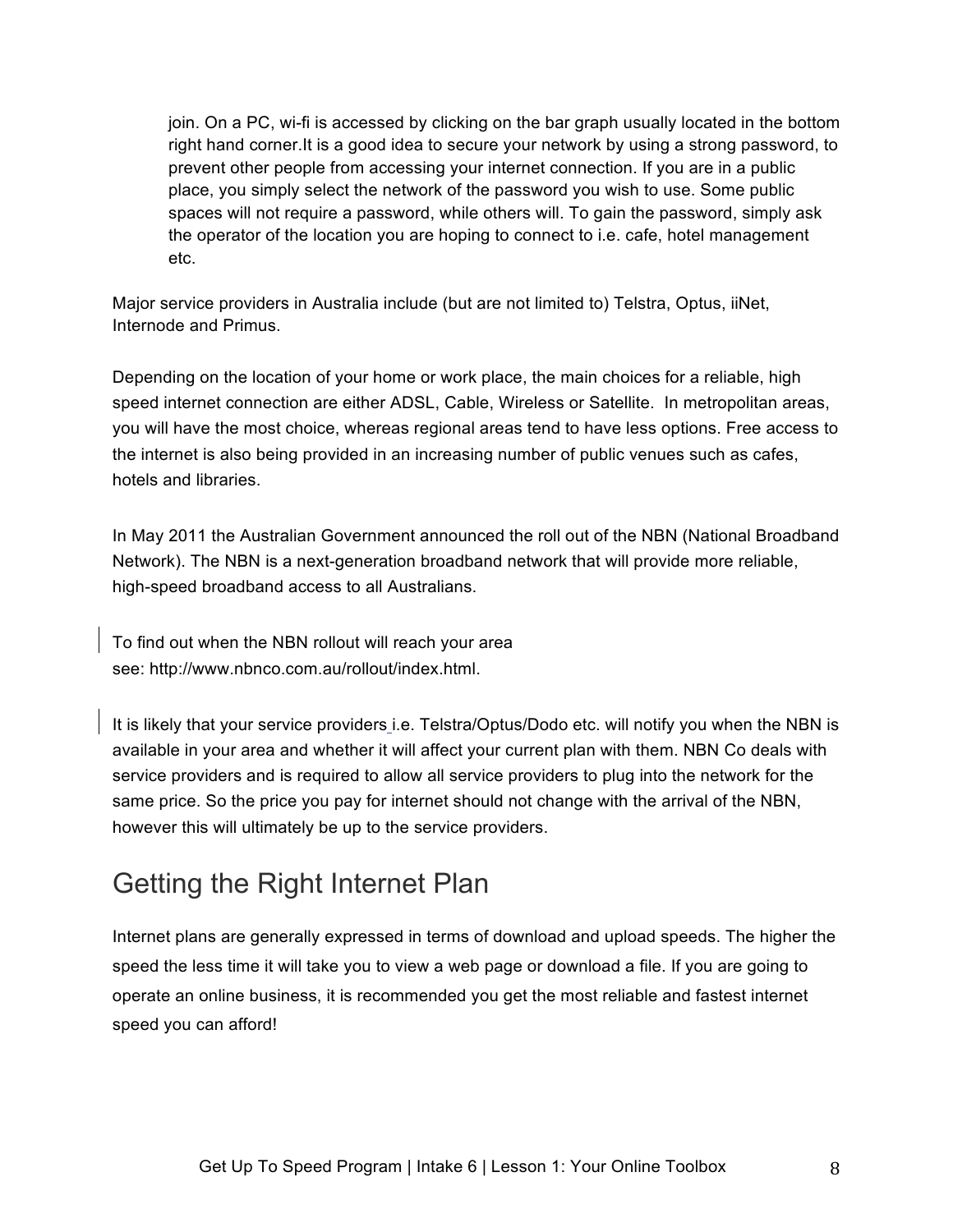High speed broadband will allow you to do all tasks online quicker and easier such as transferring funds online, shopping online, sending an email or browsing your favourite social networking site. You will notice a notable difference in the experience if you are dealing with big files i.e. downloading or uploading a document, streaming music or a video. Rather than the file lagging behind, doing these tasks with high speed broadband should be a seamless experience.

There are a number of factors which determine the speed of your internet.

### **Understanding downloads, uploads and bandwidth**

Consider bandwidth the railway tracks. Downloads would be a train (or data) coming down one side of the tracks and uploads would be a train (or data) coming down the other side of the tracks. Put simply, bandwidth refers to how much information (downloads & uploads) can be sent through a particular channel i.e. your internet connection. The components of bandwidth are measured as a bit rate expressed in bits/s or multiples of it (kb/s Mb/s etc.).

There are 1000 bytes per kilobyte (KB). There are 1000 kilobytes per megabyte (MB) or 1,000,000 bytes. There are 1000 megabytes per gigabyte (GB) or 1,000,000,000 bytes per gigabyte.

The bandwidth you require will depend on the type of activity you want to be able to perform on the internet.

Here are some indications of the average bandwidth per activity of some common internet activities:

- One hour of text-based IM chatting Less than 0.01MB
- Sending one e-mail via webmail (Gmail, Hotmail etc) 0.2MB if email is plain text with no attachments
- Uploading a photo to Flickr Less than 1MB if the photo is resized to 1024×768 pixels
- Downloading a 3 minute song from iTunes 2-5MB, depending on the song and encoding quality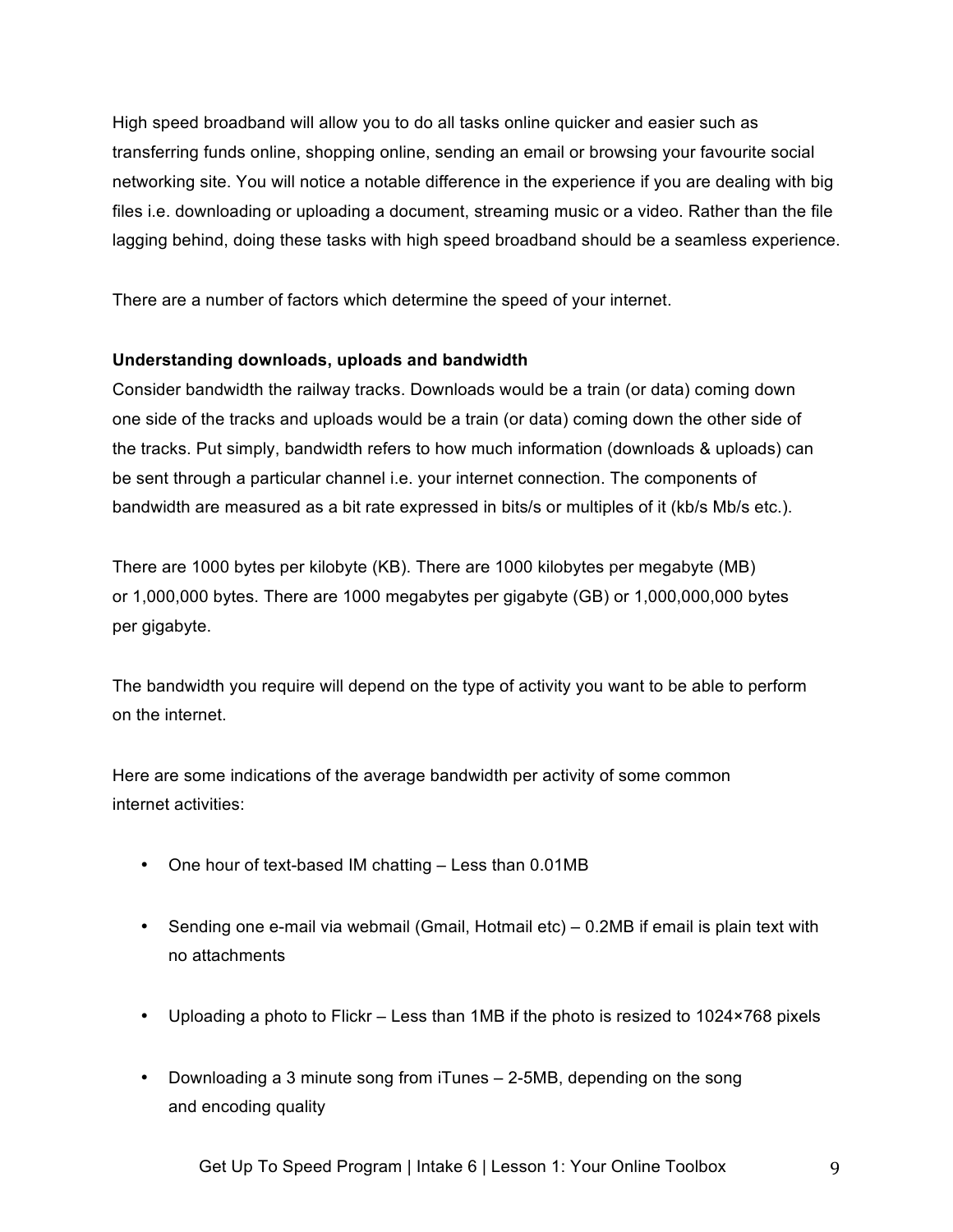- Watching a five minute video clip on YouTube Less than 5MB (1MB per minute on average)
- Using video chat on Skype for 15 minutes 2.7-14.4MB
- Watching a 2 hour streamed movie 2GB at 640×480 resolution

### **What is downloading?**

Downloading is the process of retrieving data from another computer on a network, for example text, pictures or sound. Downloads also occur when you simply view a webpage on the internet.

The volume of downloads in monitored by your Internet Service Provider (ISP) and contributes to any download limits placed on the user's account by the (ISP).

#### **EXERCISE**

**1)** Go to http://speedtest.net/. This site will test the speed of your current internet connection. To test your speed, click on the green button 'begin test'. (Note: once you have performed the test, it is up to you whether you choose to share the results or type in the downloads and upload speeds you are promised as part of your internet plan if you know them).

**2)** Go to http://bc.whirlpool.net.au and type in your phone number (you'll need to include the area code i.e. 07 5444 4444). This will tell you which telephone exchange you are connected to and what class/zone it is in. It will give you an indication of whether this exchange has been enabled for ADSL (broadband) service and will give you a list of possible internet service providers for this area.

**3)** To calculate what broadband plan you may need go to:

- http://www.comparebroadband.com.au/
- http://broadbandguide.com.au/

### Back Ups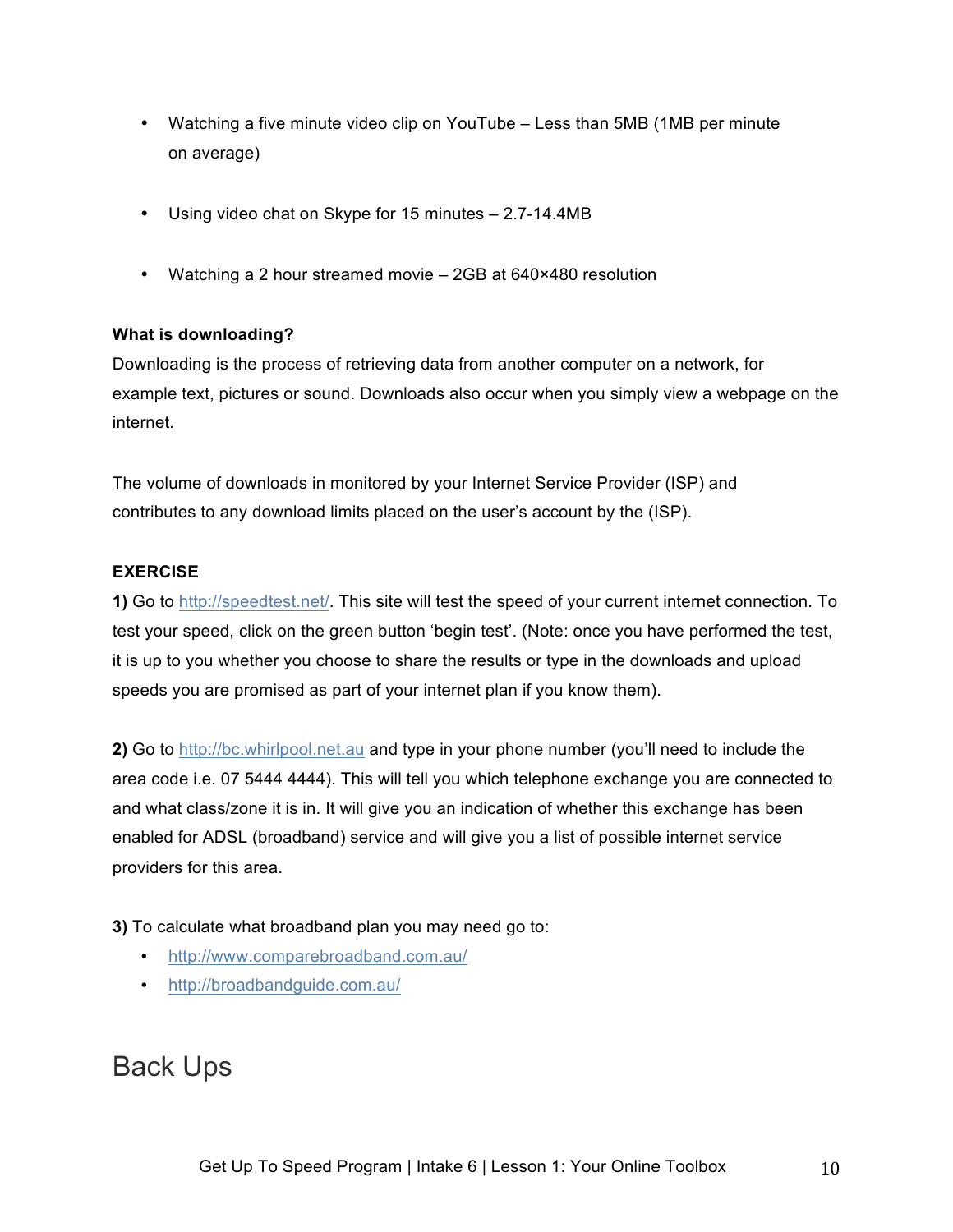Every sensible business owner, whether they are running an online business or not, should make a back-up copy of all key business data on a periodic basis.

How regular you should back up really depends on how often you work on your computer and how much you are willing to lose. Just think if you were to lose everything on your computer tomorrow could your business continue? How long would it take to get up and operational again?If that statement struck the fear of God into you, back up daily!

Your back up options:

- **Basic (but not recommended) –** if you are only dealing with a small amount of data, you may be able to back up to a USB, CD or DVD (DVD's hold more). This method is not recommended however as these items can easily be lost, scratch or broken.
- **Better (but still not 'fool proof') -** External hard drives are extremely cost effective these days – you can purchase around 500GB of storage from around \$99 and it is even possible to purchase 1TB (terabyte) of storage if you have a lot of data. These can be purchased from all good electronic stores. The reason however they are not 'fool proof' is that they can become corrupt. It is recommended you inter-change two separate hard drives to reduce the risk of loss of data and that you store one copy off site so if you are ever affected by fire, theft, floor or other major disasters, hopefully you will still have one copy in tact.
- **Best –** It is also possible to back up data to 'the cloud' that is the internet. This is an excellent option as even if your workplace or home experiences a major disaster, you will potentially be able to relocate to a new, safe venue that has internet connection without any loss of data. This will improve the 'down time' and therefore the impact the disaster has on your business.

### Email Communication

An email address will allow you to communicate with your customers, clients, suppliers, bank and anyone else you do business with or who wants to do business with you.

You have two choices for selecting the name of your email address.

Either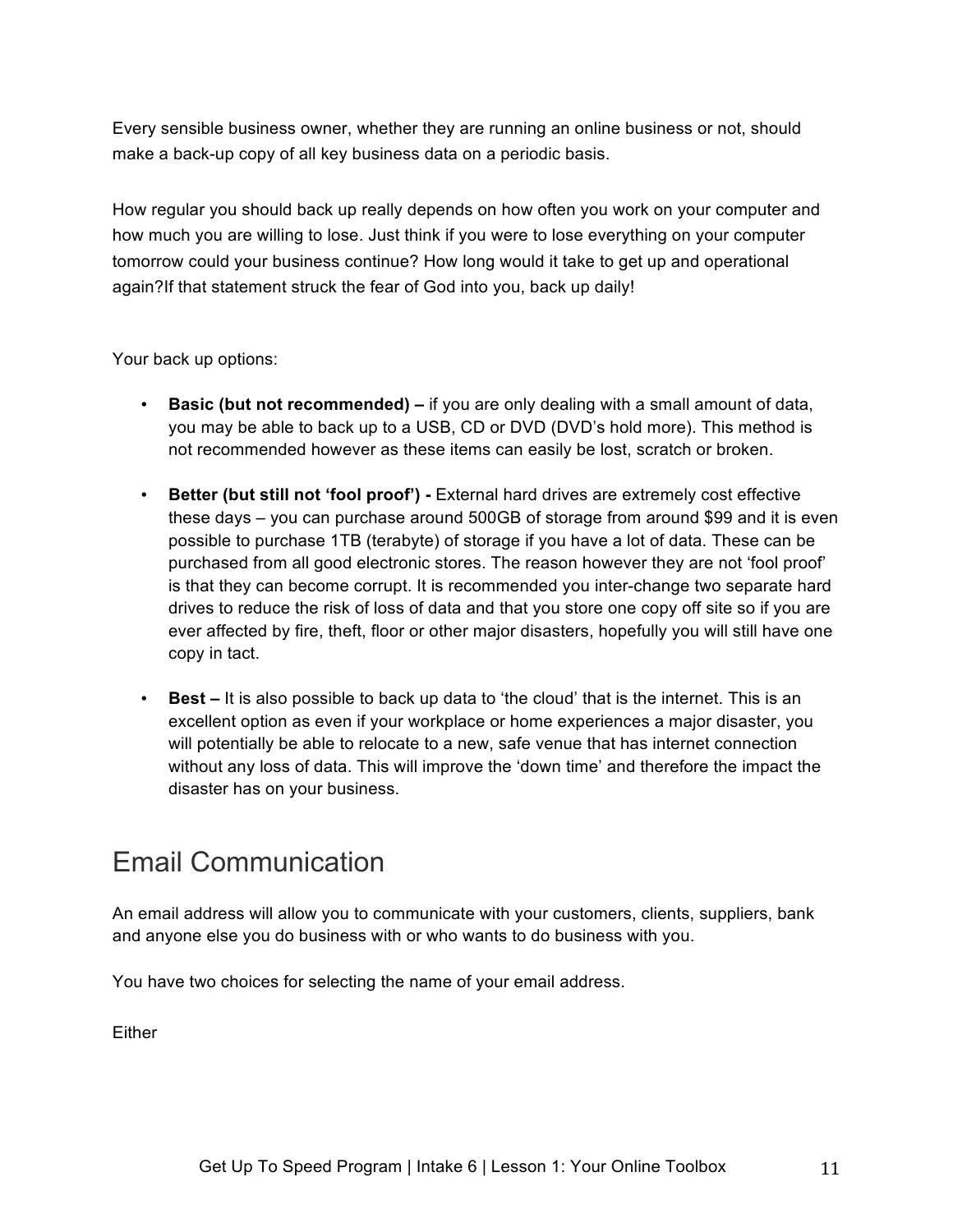1. Accept an address that piggy-backs off your Internet Service Provider's name – e.g. freshfruitmart@ispname.com.au this is a relatively inexpensive option but associates your name with your ISP.

Or

2. Register your own Internet name (called a domain name) with the registration authority in Australia and have your ISP establish an email address using that name – e.g. sales@freshfruitmart.com.au

We would always recommend option 2, as it gives a much more professional front for your online business and also means that you don't have to notify everyone who has this email address if you decided to change your internet service provider.

If some customers see an @bigpond or @optus or @internode or similar email address, it will scream 'amateur' to them and they may choose to use another company that 'has got it together'.

If you need an @yourdomain email service, click here to obtain one: http://www.thecreativecollective.com.au/domains.

# Google Apps

Most people use Google on a daily basis to search for products, services, businesses and answers to all life's questions!

But what many people don't realise is that Google boasts a growing suite of free applications (apps) which can help most business owners save a significant amount of time and money.

Let us introduce you to some of the Google Apps you may like to review if they are suitable to use to perform some of your core business functions.

Best of all, these Google Apps are FREE (though they do have a paid solution too).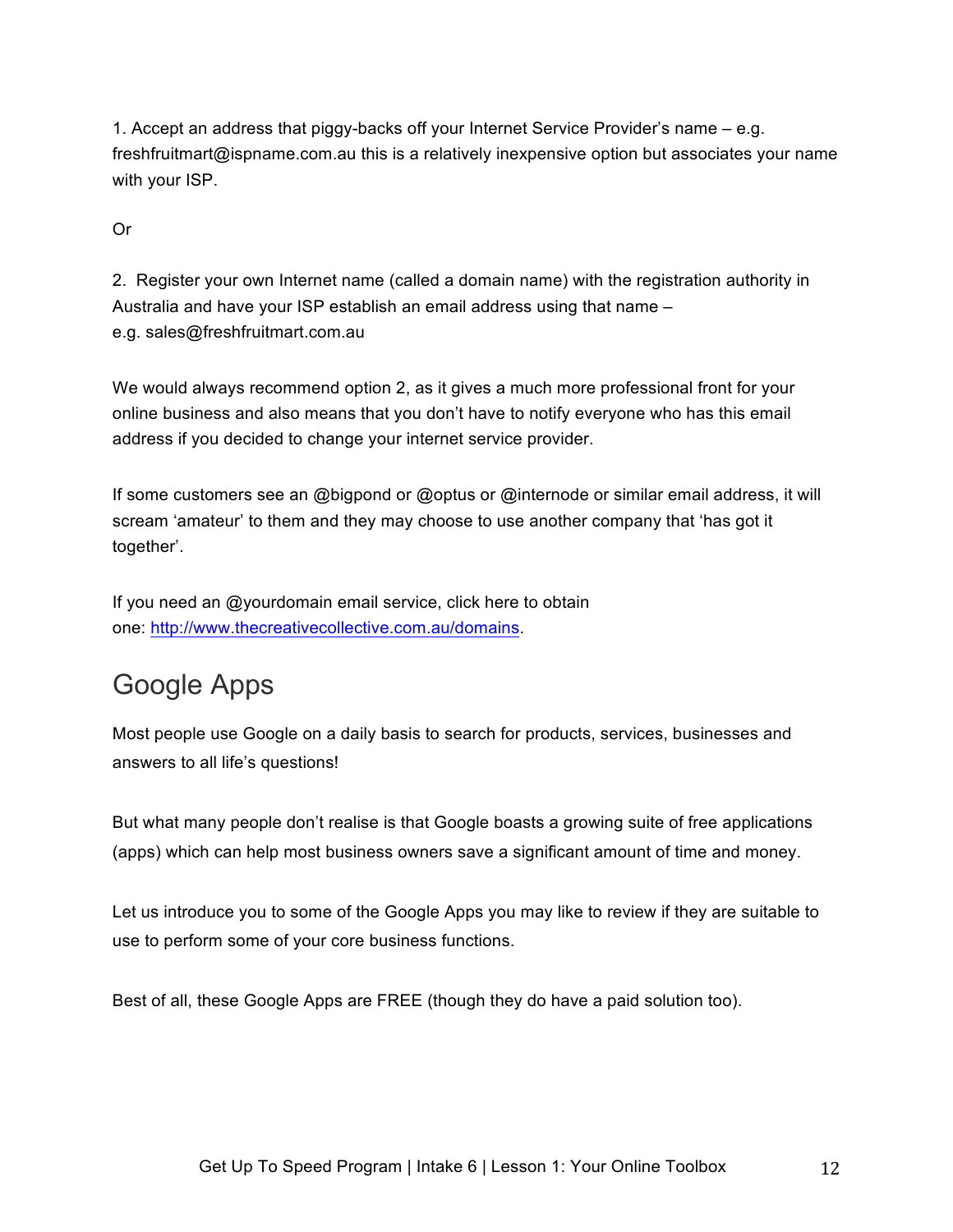Watch this short 5 minute video http://youtu.be/T\_upX2Js72g to gain a better understanding of how Google Apps for Business can help your business keep up with new business challenges. Find out what it means to work in "the cloud."

### **EXERCISE**

Download the Cloud Computing workbook which is located in 'Resources' and/or watch this Cloud Computing one hour webinar which - http://youtu.be/hfSXbR\_M9BE explains in more detail what Google Tools are and which ones may suit your business.

### Support

### **Asking for help**

There will be situations during this program, or when running your online business, where you may need help. Whilst you have access to mentors and the Private Facebook group as part of this program for support, sometimes it can be advantageous to pay someone to assist you to solve your problem rather than enduring the issue or spending un-necessary time on the issue yourself when you may not have the necessary expertise.

If you do reach out for help, providing the following details to the IT consultant, web developer, Internet Service Provider or similar could assist to resolve the problem more quickly:

- How long have you been experiencing the problem?
- What error message are you experiencing (take a screen shot of this where possible)
- What activity were you performing or trying to perform when the issue arose?
- What browser are you currently using? (if the task is being performed on an internet browser)

### **Getting training**

We understand that for one reason or another, you may at times feel out of your depth and need training in addition to the training you will receive as part of the program. But don't despair; there are options to upgrade your knowledge if you or your staff requires assistance. And just think, if you improve your skills, imagine the increased productivity you'll enjoy!

If you feel you or your staff could do with some general computer training (i.e. training in Microsoft Word, Powerpoint, Excel) go

to http://training.gov.au/Training/Details/BSBITU101A and click on the link 'Find RTOs approved to deliver this unit' which lists a range of Registered Training Organisations throughout Australia who offer basic computer training courses.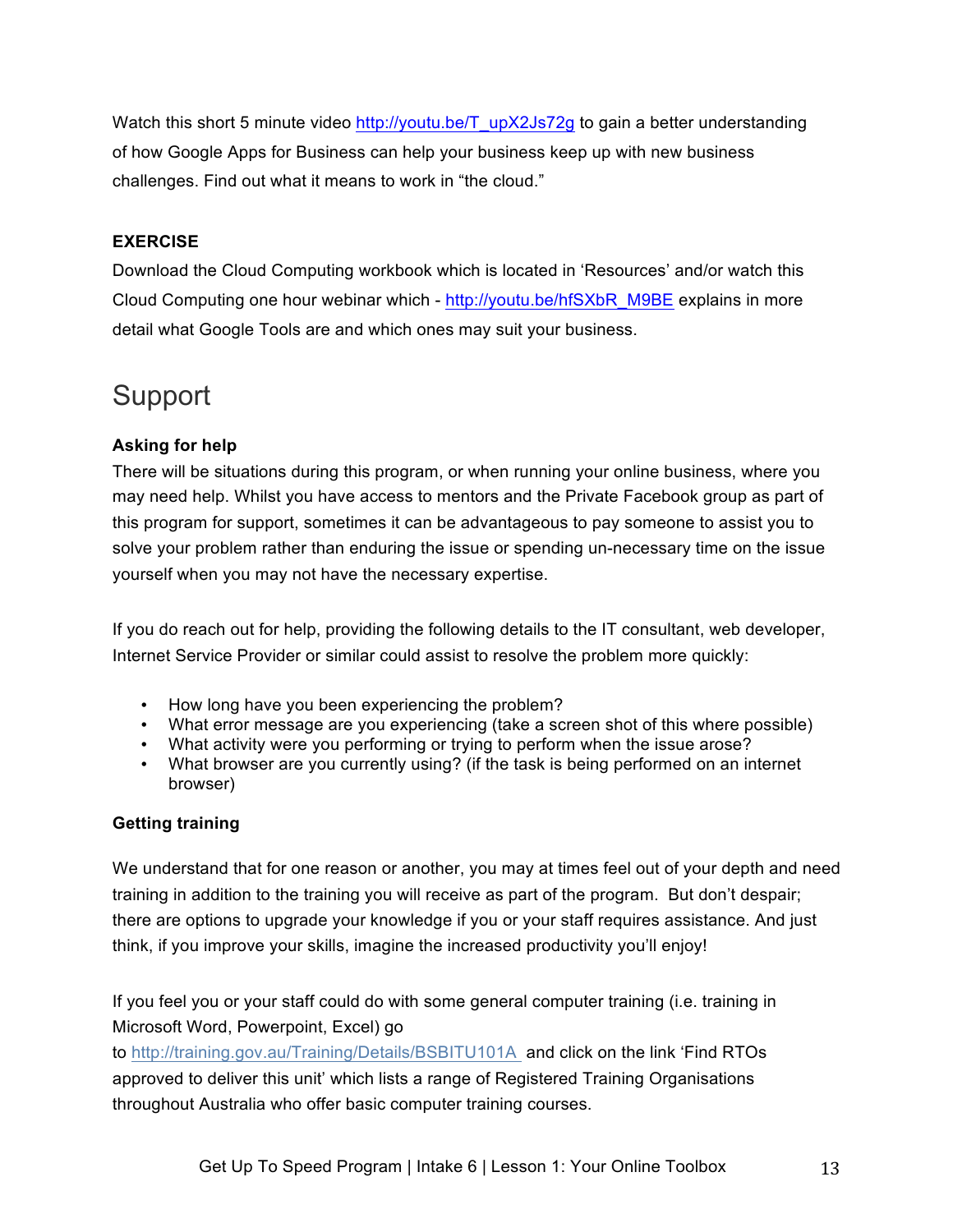If you feel you would like some live, hands on and interactive training on topics related to online success, please note that The Creative Collective runs half day and full day sessions all over Australia on a regular basis. See a list of upcoming trainings here: http://www.thecreativecollective.com.au/events.

### **Resources**

### **Sources & helpful links for more information related to this lesson**

Department of Broadband, Communications & the Digital Economy

Department of Broadband, Communications and the Digital Economy page provides resources to assist users to make the most of the Internet – including information on domain names, spam and on support for small business and rural users to connect to broadband services.

### Broadband for Seniors

Broadband for Seniors forms part of an Australian Government initiative to provide older Australians with access to computers and the Internet via free Internet kiosks; and to support seniors to gain confidence and build skills in using new technology.

#### Australian Communications and Media Authority (ACMA)

The Australian Communications and Media Authority (ACMA) is responsible for monitoring internet content, enforcing Australia's anti-spam law and making rules about accessing the internet via premium mobile phone services.

#### National Broadband Network

The National Broadband Network (NBN) is an Australian Government initiative which will deliver high speed broadband to all Australians. The NBN is a new, wholesale only, open access high speed broadband network.

#### NBN Co Limited

NBN Co Limited is a Government Business Enterprise (GBE) created on 9 April 2009, to build first high-speed national broadband network that will enable advanced digital services to be provided to all Australians.